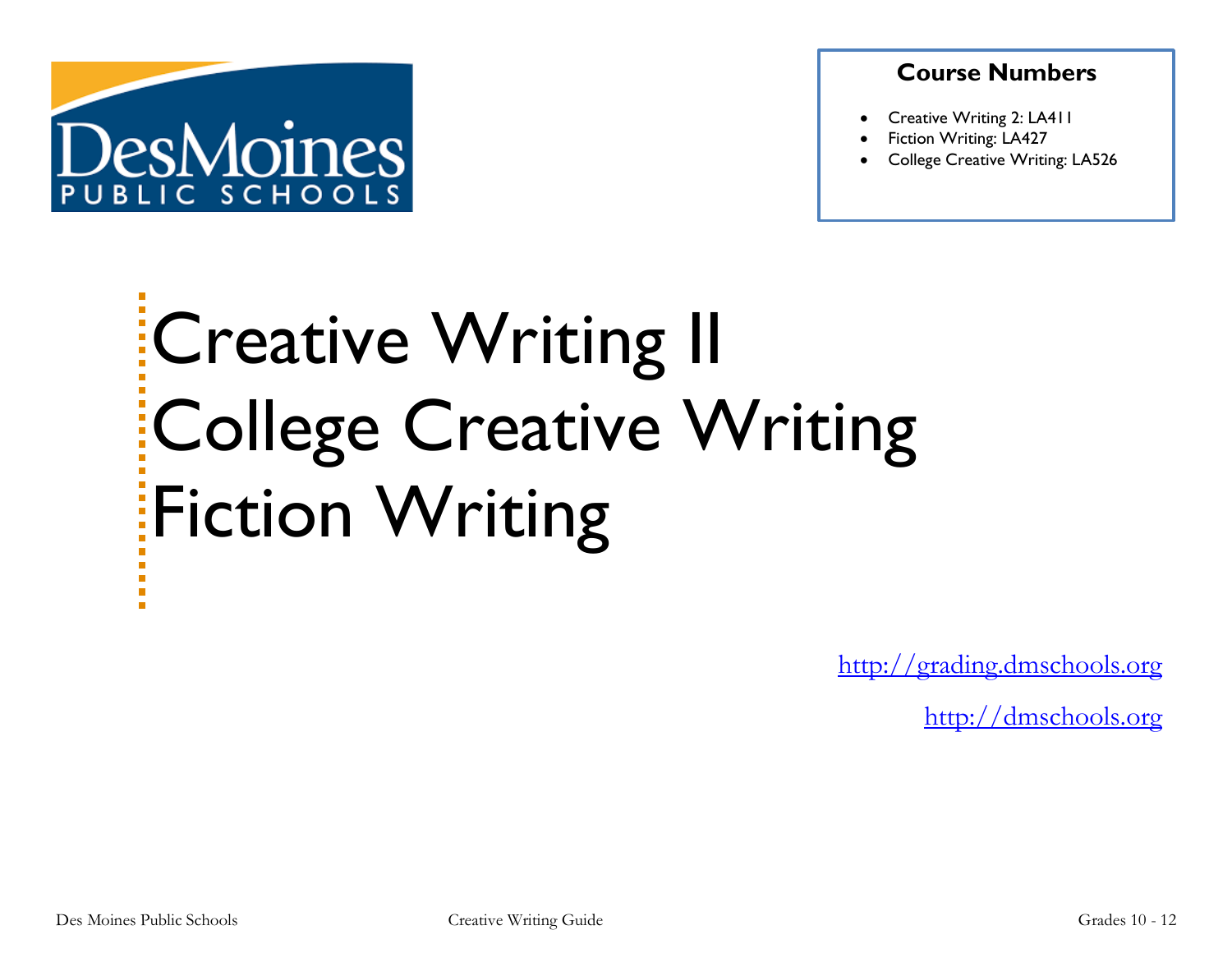## **Foreword**

- Creative Writing is a process that requires multiple attempts to master specific narrative skills. Students should engage in multiple writing cycles over the course of the semester. Each of the Topics should be assessed through each cycle the student engages in.
- Finished products may vary student by student (i.e. not all students must write the same memoir at the same time), but mentor texts should expose students to a variety of fiction, creative non-fiction, poetry, or drama.

#### **How to use this document:**

#### **This curriculum guide is not… (determined by specific curriculum phase)**

- A lock-step instructional guide detailing exactly when and how you teach.
- Meant to restrict your creativity as a teacher.
- A ceiling of what your students can learn, nor a set of unattainable goals.

## **Instead, the curriculum guide is meant to be a common vision for student learning and a set of targets and success criteria directed related to grade-level standards by which to measure and report student progress and provide meaningful feedback.**

The curriculum guide outlines the learning that is **most essential** for student success; it is our district's guaranteed and viable curriculum. The expectation is that every student in our district, regardless of school or classroom, will have access to and learn these targets. As the classroom teacher, you should use the curriculum guide to help you to decide how to scaffold up to the learning targets and extend your students' learning beyond them.

Within this document, you will find a foundational structure for planning sequential instruction in the classroom which can be supplemented with materials from any number of the linked resources.

Please consider this guide a living and dynamic document, subject to change and a part of a continuous feedback loop.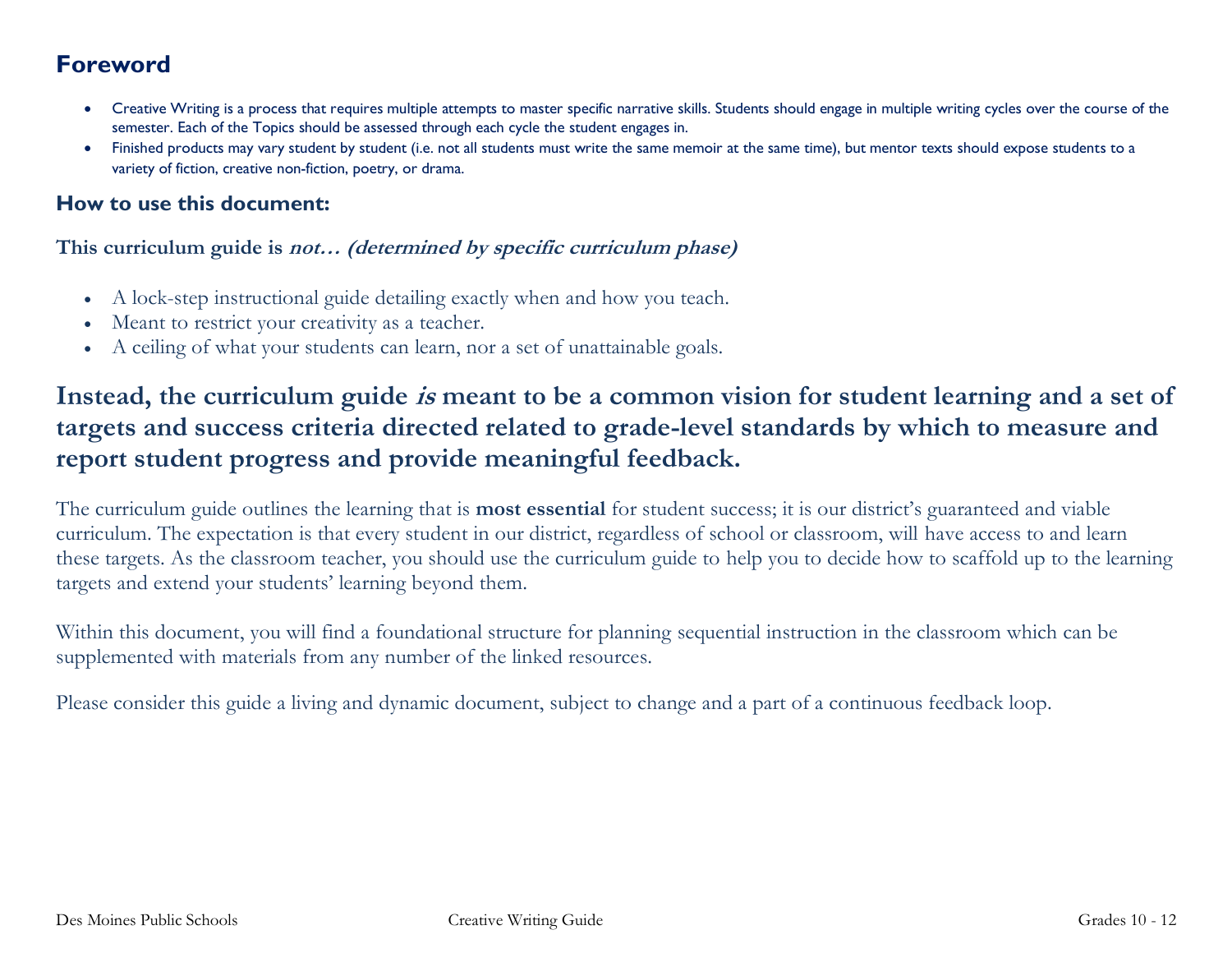#### Creative Writing: Semester at a Glance

The four courses in the Creative Writing family develop student skills in the crafting of poetry, personal narrative, fiction, and the ongoing process of writing and revising work. Students learn from exemplar and mentor texts while providing each other with critical feedback in these workshop-focused classes. College Creative Writing adds the additional complexity of skills and competencies from DMACC's ENG221 course.

|  |  |  | Primary Resources: Learning Targets are linked below each unit scale. These include all required sources for the course. |  |
|--|--|--|--------------------------------------------------------------------------------------------------------------------------|--|
|  |  |  |                                                                                                                          |  |
|  |  |  |                                                                                                                          |  |
|  |  |  |                                                                                                                          |  |

| <b>Semester</b>                           | <b>Topic I: Creative</b><br><b>Writing</b><br><b>Topic I Resource</b><br><b>Folder</b> | <b>Topic 2: Developing</b><br><b>Writing</b><br><b>Topic 2 Resource</b><br><b>Folder</b> | <b>Topic 3: Analyzing</b><br><b>Author's Craft</b><br><b>Topic 3 Resource</b><br>Folder | <b>Topic 4: Analyzing</b><br><b>Complex Language</b><br><b>Topic 4 Resource</b><br><b>Folder</b> | <b>Topic 5: Collaborating</b><br>in Discussion |
|-------------------------------------------|----------------------------------------------------------------------------------------|------------------------------------------------------------------------------------------|-----------------------------------------------------------------------------------------|--------------------------------------------------------------------------------------------------|------------------------------------------------|
| Reporting<br>frequency of<br>topic scores | Every 6 weeks                                                                          | Every 6 weeks                                                                            | Every 6 weeks                                                                           | Every 6 weeks                                                                                    | Every 6 weeks                                  |
| <b>Standards</b><br>Aligned               | ELA W.II-12.3                                                                          | ELA W.II-12.5<br>ELA L. I I - I 2. I<br>ELA L. II-12.2<br>ELA L. II-12.3                 | $ELA RL.11-12.1$<br><b>ELA RL. II-12.3</b><br><b>ELA RL. I I-12.5</b>                   | ELA RL. II-12.4<br>ELA RL. II-12.6<br>ELA L.11-12.5                                              | ELA SL. II-12.1<br>ELA SL. II-12.3             |

## **DMACC Partnership Information**



Mission Statement: In order to better support students in their preparation for post-secondary education, some schools offer their Creative Writing course for dual-credit, meaning that the course confers both high school and college credit at the same time. This arrangement requires courses to be built in accordance with DMACC competencies and require students to enroll in the course, a process overseen by DMACC personnel working in conjunction with DMPS teachers.

#### **Alignment: ENG 221**

The following list indicates the Course Competencies required for DMACC's ENG 221 "Creative Writing" course.

- 1. Develop critical reading and writing skills
- 2. Identify the elements of poetry
- 3. Apply the elements of poetry to the composition of poetry
- 4. Identify the elements of fiction
- 5. Apply the elements of fiction to the composition of fiction
- 6. Apply concepts and/or techniques from other student and/or professional writers to the composition of poetry
- 7. Compose new poetic text
- 8. Apply concepts and/or techniques from other students and/or professional writers to the composition of fiction
- 9. Compose new fiction text
- 10. Evaluate one's own individual writing process to allow flexibility in writing poetry and fiction
- 11. Demonstrate an understanding of a wide range of poetry and fiction
- 12. Develop an appreciation for the importance of creative writing in culture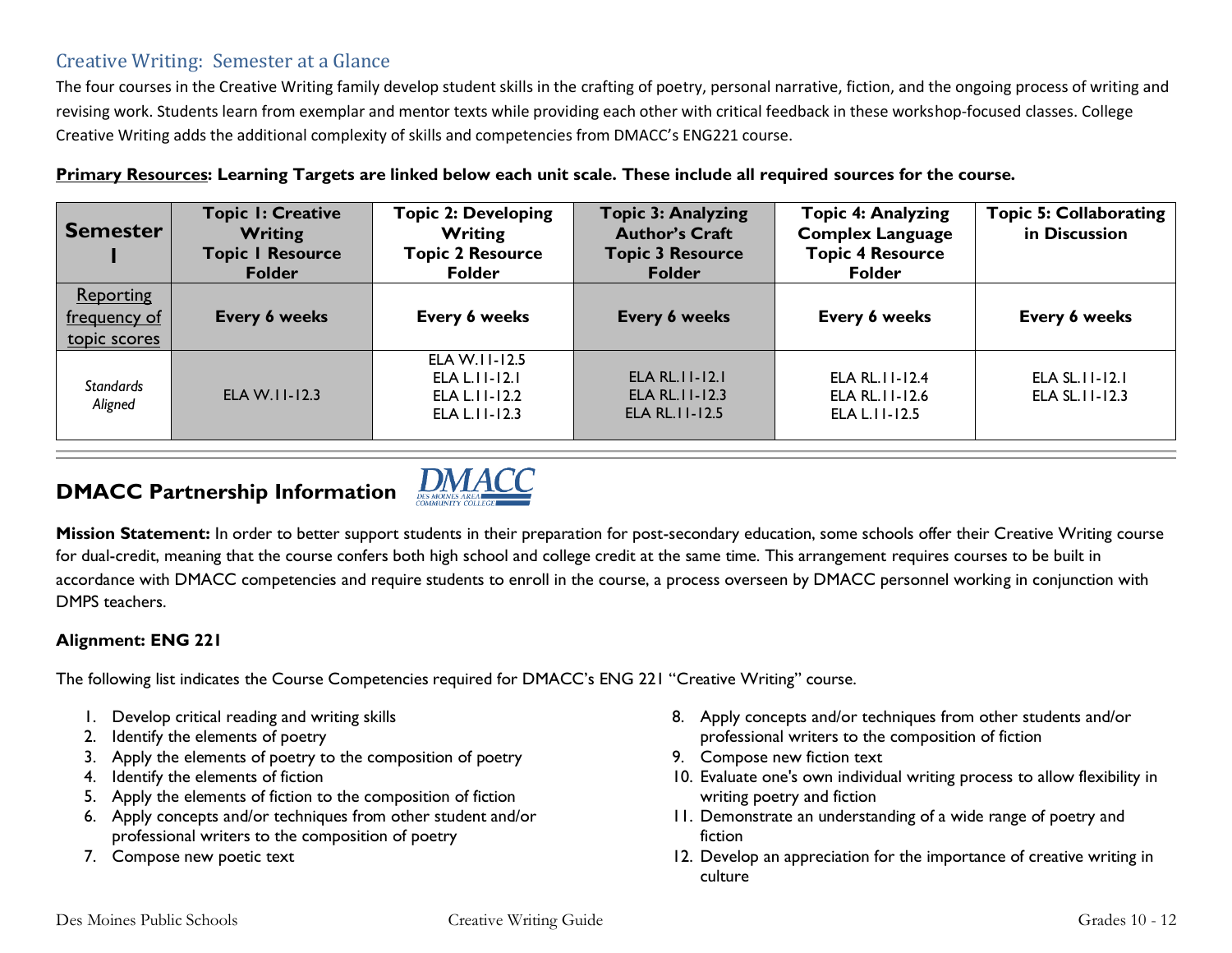## **Standards-Referenced Grading Basics**

#### **Our purpose in collecting a body of evidence is to:**

- Allow teachers to determine a defensible and credible top representation of student learning over time.
- Clearly communicate where a student's learning is based inform instructional decisions and push student growth.
- Show student learning of Level 3 targets through multiple
- Provide opportunities for feedback between student and

#### **Scoring**

A collaborative scoring process is encouraged to align expe Routine use of a collaborative planning and scoring proto understanding of evidence of mastery. Enough evidence should progression of student learning as measured by the topic so to determine a topic score. All topic scores should be d evidence.

#### **\*\*\*Only scores of 4, 3.5, 3, 2.5, 2, 1.5, 1, and 0 can be entered as Topic Scores**.

## **Multiple Opportunities**

Philosophically, there are two forms of multiple opportunities, both of which require backwards design and intentional planning. One form is opportunities planned by the teacher throughout the unit of study and/or throughout the semester. The other form is reassessment of learning which happens after completing assessment of learning at the end of a unit or chunk of learning.

Students will be allowed multiple opportunities to demonstrate proficiency. Teachers need reliable pieces of evidence to be confident students have a good grasp of the learning topics before deciding a final topic score. To make standards-referenced grading work, the idea of "multiple opportunities" is emphasized. If after these opportunities students still have not mastered Level 3, they may then be afforded the chance to reassess.

|                                                                                                |                                                            | Evidence shows the student can                                                                         | Topic<br>Score |
|------------------------------------------------------------------------------------------------|------------------------------------------------------------|--------------------------------------------------------------------------------------------------------|----------------|
|                                                                                                |                                                            | Demonstrates proficiency (AT) in all learning<br>targets from Level 3 & Level 4                        | 4.0            |
| pic score based on a                                                                           | Start at Level 3 when<br>determining a topic $\rightarrow$ | Demonstrates proficiency (AT) in all learning<br>targets from Level 3 with partial success at Level    | 3.5            |
| on a topic scale to                                                                            | score.                                                     | Demonstrates proficiency (AT) in all learning<br>targets from Level 3                                  | 3.0            |
| and varying points of data<br>teacher.                                                         |                                                            | Demonstrates proficiency (AT) in at least half of<br>the Level 3 learning targets                      | 2.5            |
|                                                                                                |                                                            | Demonstrates some foundational knowledge (PT)<br>toward all Level 3 targets                            | 2.0            |
| ectations of the scale to artifacts collected.<br>ocol results in calibration and a collective |                                                            | Demonstrates some foundational knowledge (PT)<br>of some of the Level 3 learning target or<br>standard | 1.5            |
| ould be collected to accurately represent a<br>cale. Teachers look at all available evidence   |                                                            | Does not meet minimum criteria for the standard<br>or target.                                          | 1.0            |
| lefensible and credible through a body of                                                      |                                                            | Produces no evidence appropriate to the<br>learning targets at any level (Is missing for one or        | 0              |

more targets)

\* foundational knowledge is defined by the success criteria for the learning targets or standards.

#### **Guiding Practices of Standards-Referenced Grading**

- **1.** A consistent 4-point grading scale will be used.
- **2.** Student achievement and behavior will be reported separately.
- **3.** Scores will be based on a body of evidence.
- **4.** Achievement will be organized by learning topic and converted to a grade at semester's end.
- **5.** Students will have multiple opportunities to demonstrate proficiency.
- **6.** Accommodations and modifications will be provided for exceptional learners.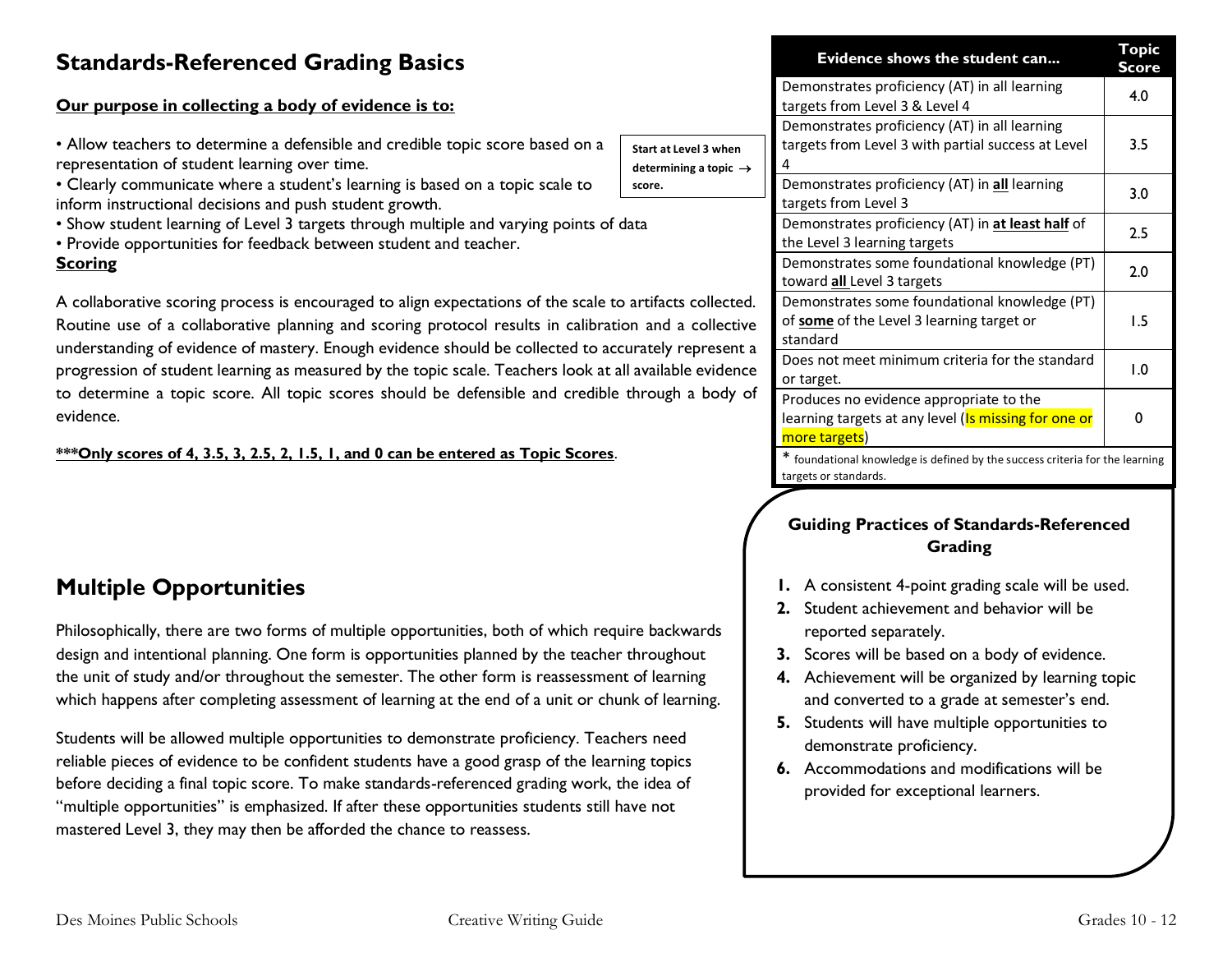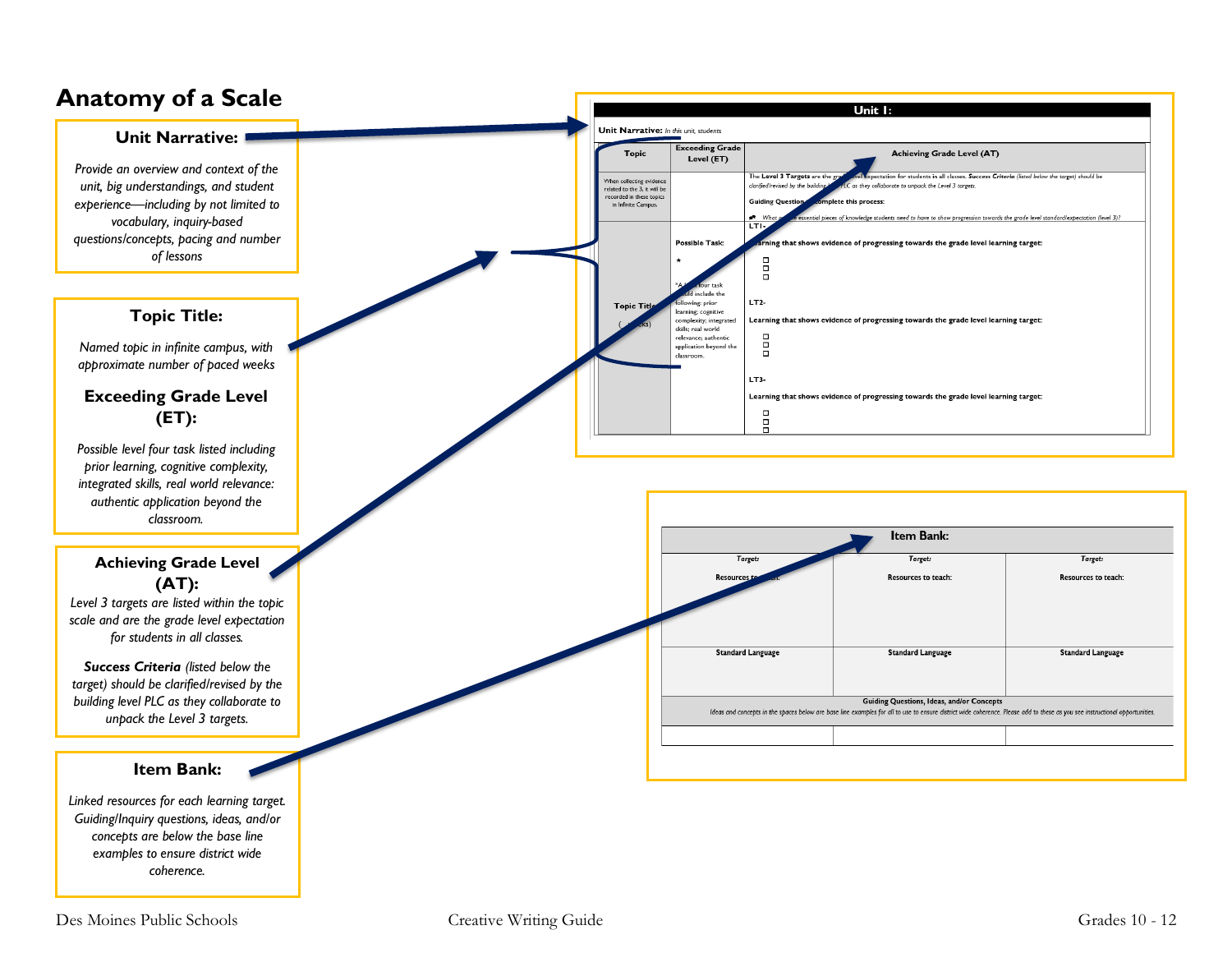**As a course that relies heavily on student choice and creativity, students will engage in guided cycles of writing and design that will result in completed products. Students will repeat the cycle throughout the course of the semester addressing all 5 Topics repeatedly.** 

**Each cycle should include:**

Workshopping finished writing is necessary for growth in any writer. Peer and Instructor feedback opportunities should be the basis of each writing cycle.

Revise/Refine writing through feedback and personal reflection

Analyze Mentor/Exemplar **Texts** 

Construct a Written Product

Student choice should be given in terms of the writing projects they wish to engage in but efforts should be made to help students explore more than one genre in the Creative Writing Family.

Mentor texts should range from a variety of genres: poetry, short stories, narrative non-fiction, or drama. Exploration of diverse authors, styles, and perspectives will enable students to more readily emulate those desired skills in their own writing.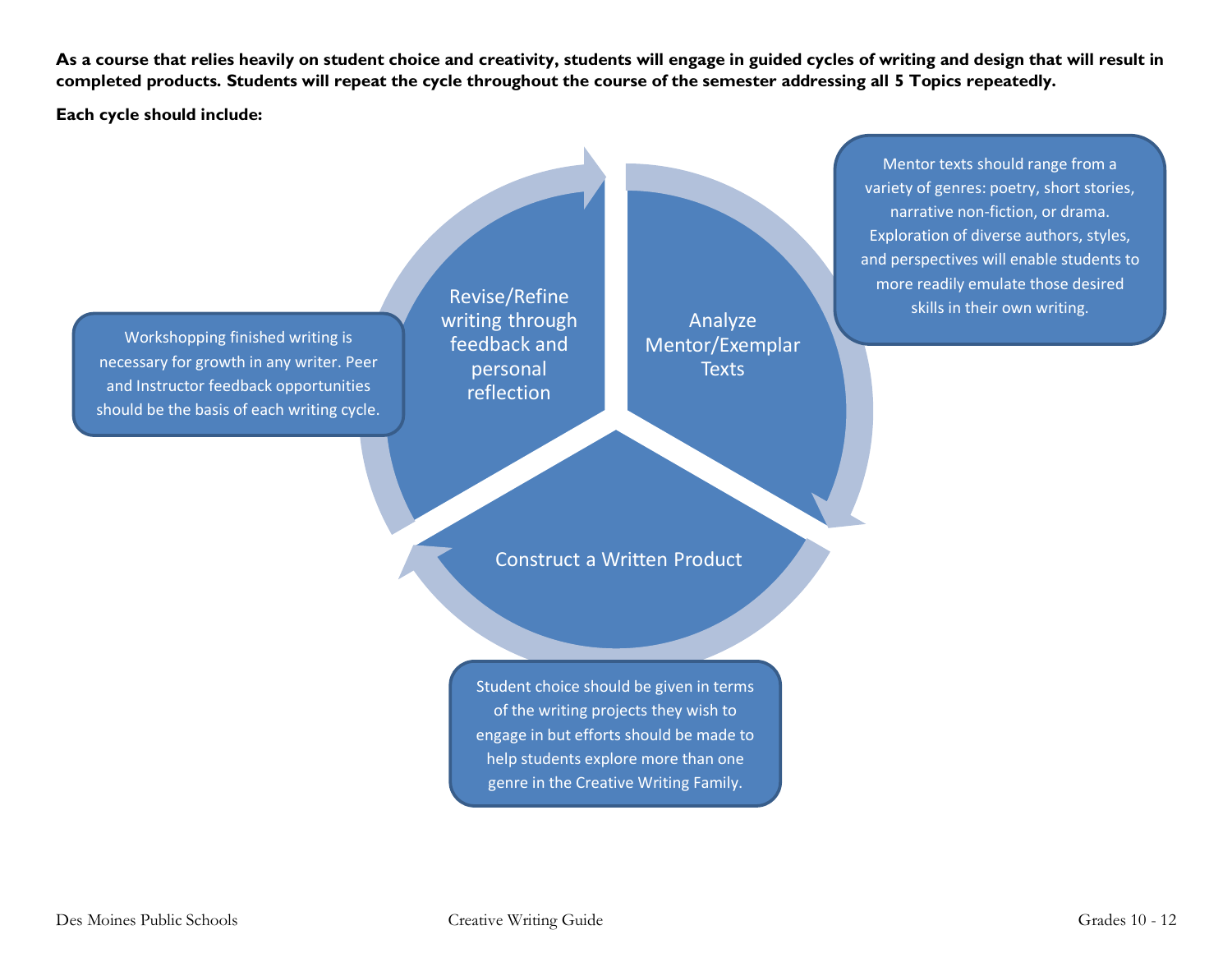# **Topic 1: Creative Writing**

**Topic Narrative/Overview:** *In this topic, Students demonstrate they can write substantial pieces (such as poems, memoir, or short stories) to develop real or imagined experiences or events using effective techniques and well-chosen details that attend to the following criteria as appropriate to the genre of writing.*

| <b>Topic</b>                                             | <b>Achieving Grade Level (AT)</b>                                                                                                                                                                                                                                                                                                                      |
|----------------------------------------------------------|--------------------------------------------------------------------------------------------------------------------------------------------------------------------------------------------------------------------------------------------------------------------------------------------------------------------------------------------------------|
| When collecting evidence<br>related to the 3, it will be | The Level 3 Targets are the grade level expectation for students in all classes. Success Criteria (listed below the target) should be clarified/revised by the building level PLC as<br>they collaborate to unpack the Level 3 targets.                                                                                                                |
| recorded in these topics<br>in Infinite Campus.          | <b>Guiding Question to complete this process:</b><br>What are the essential pieces of knowledge students need to have to show progression towards the grade-level standard/expectation (level 3)?                                                                                                                                                      |
|                                                          | LTIA- Arrange and develop details and events into a logical sequence that allows ideas and events to complement each other to<br>create a coherent whole.<br>Learning that shows evidence of progressing towards grade-level learning target:                                                                                                          |
|                                                          | Engage the reader by setting out a problem, situation, or observation and its significance<br>$\Box$                                                                                                                                                                                                                                                   |
|                                                          | Use a variety of techniques to create a smooth sequence of events that build on one another and that build toward a particular tone and<br>outcome                                                                                                                                                                                                     |
|                                                          | Provide a conclusion that follows from and reflects on what is experienced, observed, or resolved over the course of the narrative<br>$\Box$                                                                                                                                                                                                           |
| <b>Creative</b><br><b>Writing</b>                        | LTIB- Use narrative techniques, such as dialogue, pacing, description, reflection, and multiple plot lines, to develop experiences,<br>events, and/or characters<br>Learning that shows evidence of progressing towards grade-level learning target:<br>Establish one or multiple points of view by introducing a narrator and or/characters<br>$\Box$ |
|                                                          | LTIC- Use precise words and phrases, telling details, and sensory language to convey a vivid picture of the experiences, events,<br>setting, and/or characters<br>Learning that shows evidence of progressing towards grade-level learning target:<br>Identify language that is most appropriate for this story, occasion, audience, or purpose        |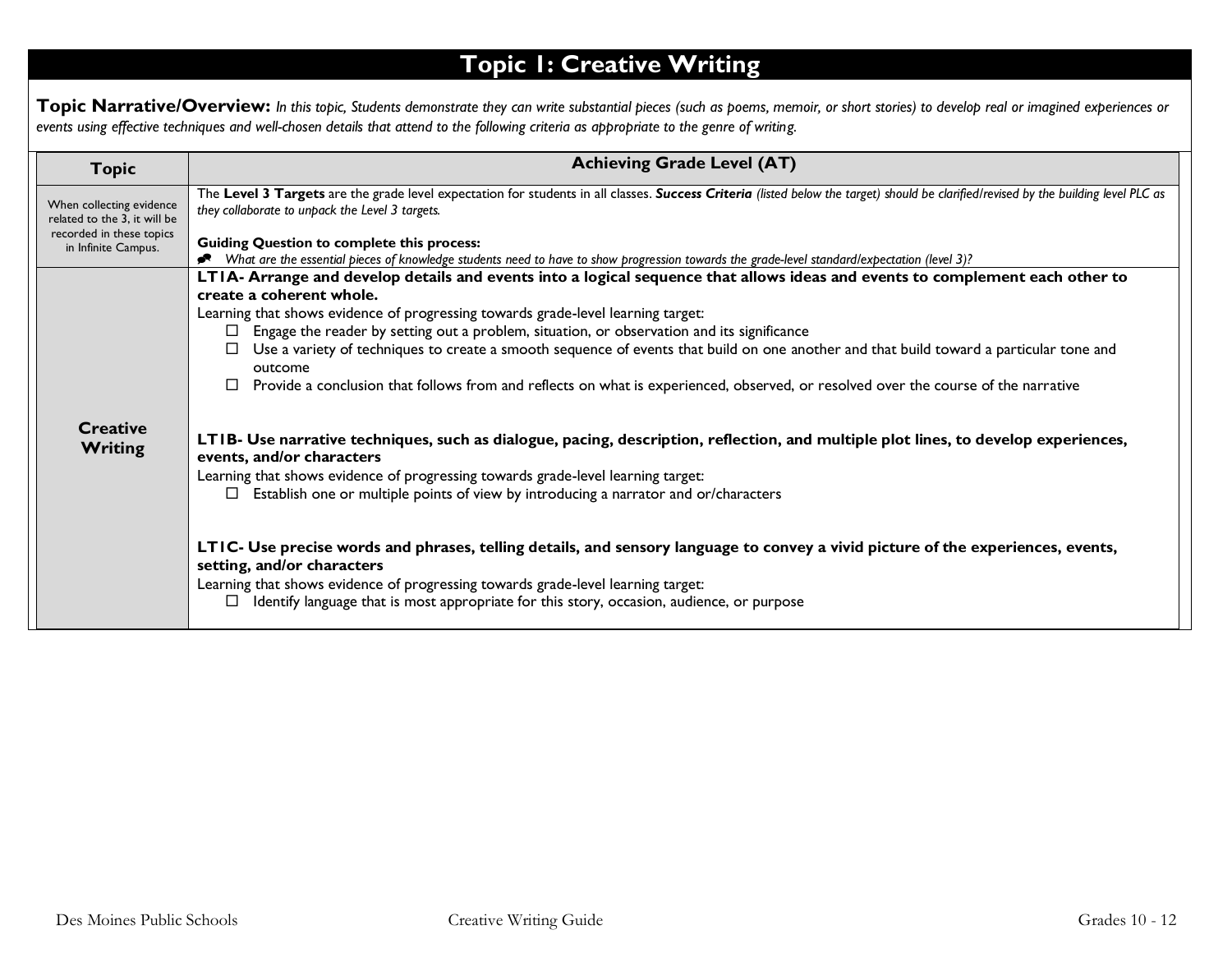| Item Bank:          |                                                                                                                                                                             |                     |  |
|---------------------|-----------------------------------------------------------------------------------------------------------------------------------------------------------------------------|---------------------|--|
| IATarget:           | <b>IBTarget:</b>                                                                                                                                                            | ICTarget:           |  |
| Resources to teach: | Resources to teach:                                                                                                                                                         | Resources to teach: |  |
|                     |                                                                                                                                                                             |                     |  |
|                     |                                                                                                                                                                             |                     |  |
|                     |                                                                                                                                                                             |                     |  |
|                     |                                                                                                                                                                             |                     |  |
|                     |                                                                                                                                                                             |                     |  |
|                     | <b>Guiding Questions, Ideas, and/or Concepts</b>                                                                                                                            |                     |  |
|                     | Ideas and concepts in the spaces below are base line examples for all to use to ensure district wide coherence. Please add to these as you see instructional opportunities. |                     |  |
|                     |                                                                                                                                                                             |                     |  |
|                     |                                                                                                                                                                             |                     |  |
|                     |                                                                                                                                                                             |                     |  |
|                     |                                                                                                                                                                             |                     |  |
|                     |                                                                                                                                                                             |                     |  |
|                     |                                                                                                                                                                             |                     |  |
|                     |                                                                                                                                                                             |                     |  |
|                     |                                                                                                                                                                             |                     |  |
|                     |                                                                                                                                                                             |                     |  |
|                     |                                                                                                                                                                             |                     |  |
|                     |                                                                                                                                                                             |                     |  |
|                     |                                                                                                                                                                             |                     |  |
|                     |                                                                                                                                                                             |                     |  |
|                     |                                                                                                                                                                             |                     |  |
|                     |                                                                                                                                                                             |                     |  |
|                     |                                                                                                                                                                             |                     |  |
|                     |                                                                                                                                                                             |                     |  |
|                     |                                                                                                                                                                             |                     |  |
|                     |                                                                                                                                                                             |                     |  |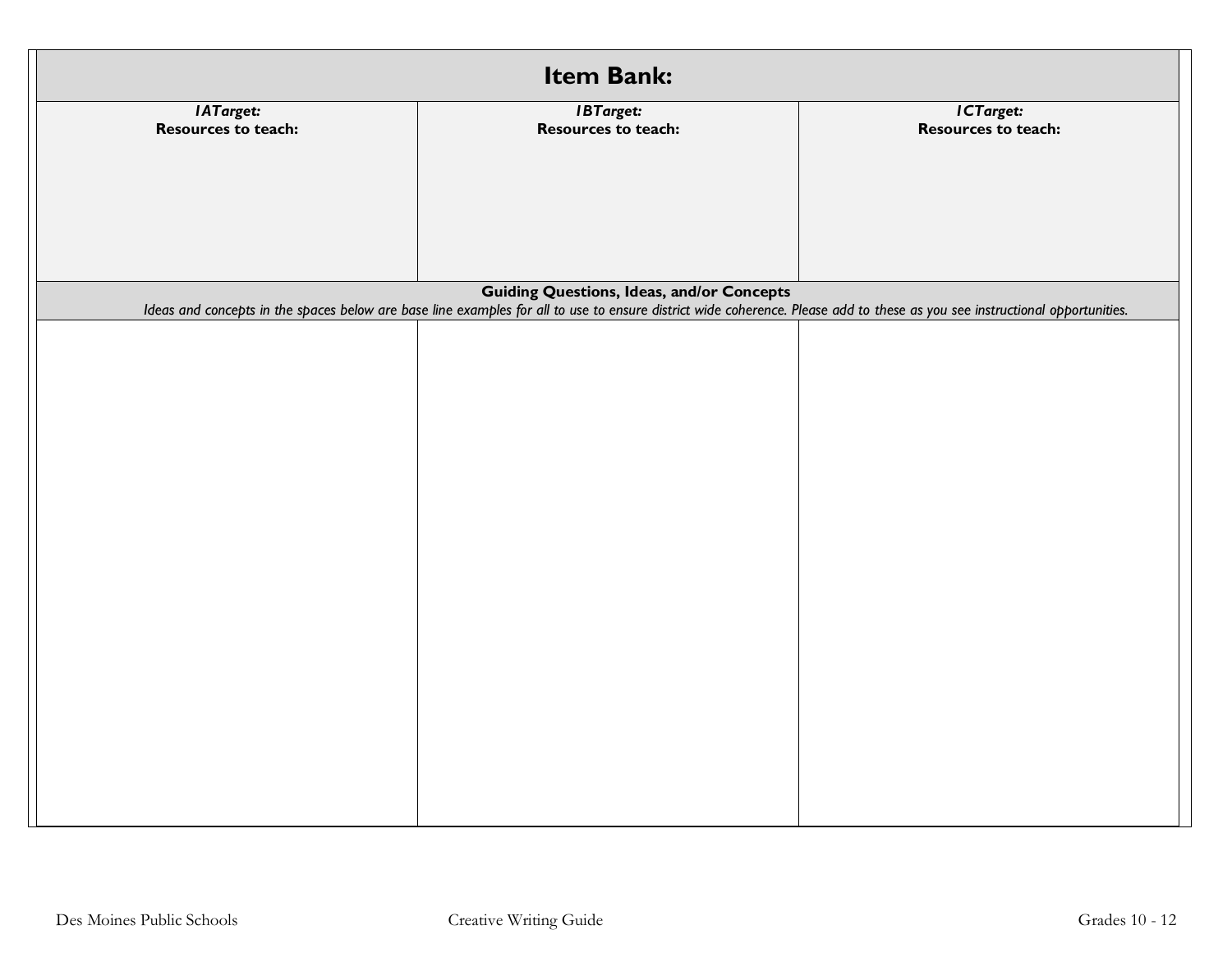# **Topic 2: Developing Writing**

Topic Narrative/Overview: In this topic, students will analyze their own writing and use a variety of techniques to plan, revise and refine, and ultimately publish a finished piece.

| <b>Topic</b>                 | <b>Achieving Grade Level (AT)</b>                                                                                                                   |
|------------------------------|-----------------------------------------------------------------------------------------------------------------------------------------------------|
| When collecting evidence     | The Level 3 Targets are the grade-level expectation for students in all classes. These are directly related to State of lowa standards.             |
| related to the 3, it will be | Success Criteria (listed below the target) should be clarified/revised by the building level PLC as they collaborate to unpack the Level 3 targets. |
| recorded in these topics     | <b>Guiding Question to complete this process:</b>                                                                                                   |
| in Infinite Campus.          | * What are the essential pieces of knowledge students need to have to show progression towards the grade level standard/expectation (level 3)?      |
|                              | LT2A- Develop writing by planning or outlining and conducting necessary research for background information                                         |
|                              | Learning that shows evidence of progressing towards grade-level learning target:                                                                    |
|                              | $\Box$ Develop a plan for writing, focusing on what is most significant for a specific purpose and audience                                         |
|                              |                                                                                                                                                     |
|                              | LT2B- Strengthen writing by revising for clarity, organization, tone, and to vary syntax for effect                                                 |
|                              | Learning that shows evidence of progressing towards grade-level learning target:                                                                    |
|                              | $\Box$ Create an organizational structure that logically sequences claims and helps accomplish the purpose                                          |
|                              | $\Box$ Produce clear and coherent writing in which the development is appropriate to the task, purpose and audience.                                |
|                              | $\Box$ Create multiple drafts, examining rough drafts and considering ways to revise through the addition or subtraction of material.               |
|                              |                                                                                                                                                     |
|                              |                                                                                                                                                     |
|                              | LT2C- Strengthen writing by editing for conventions of standard English grammar and usage as well as capitalization, punctuation,<br>and spelling   |
|                              | Learning that shows evidence of progressing towards grade-level learning target:                                                                    |
|                              | $\Box$ Apply the stylistic conventions and expectations of the task or genre                                                                        |
| <b>Developing</b>            | □ Use technology to produce, publish, and present individual or shared writing products in response to ongoing feedback, including                  |
| Writing                      | new arguments or information                                                                                                                        |
|                              |                                                                                                                                                     |
|                              |                                                                                                                                                     |
|                              |                                                                                                                                                     |
|                              |                                                                                                                                                     |
|                              |                                                                                                                                                     |
|                              |                                                                                                                                                     |
|                              |                                                                                                                                                     |
|                              |                                                                                                                                                     |
|                              |                                                                                                                                                     |
|                              |                                                                                                                                                     |
|                              |                                                                                                                                                     |
|                              |                                                                                                                                                     |
|                              |                                                                                                                                                     |
|                              |                                                                                                                                                     |
|                              |                                                                                                                                                     |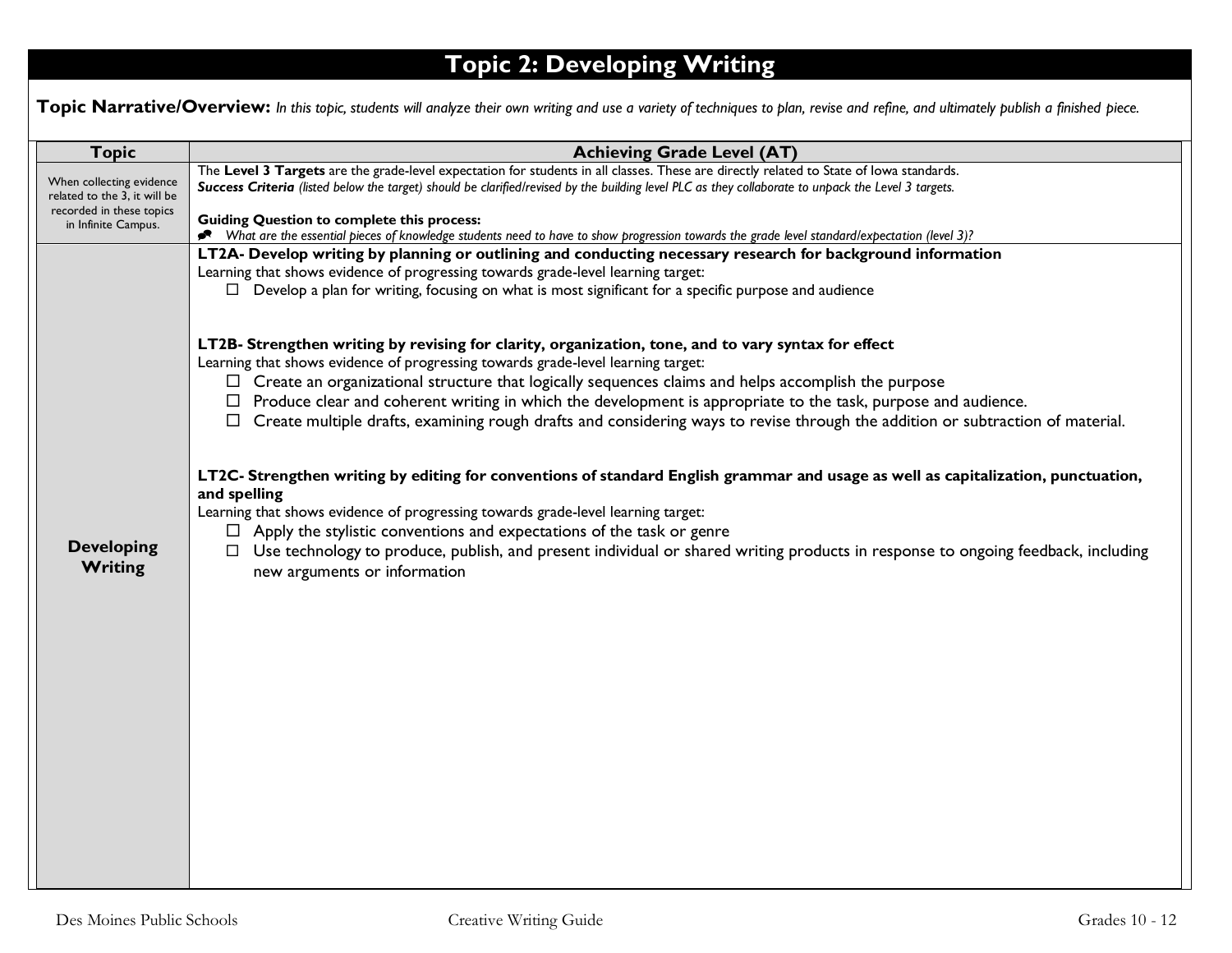| Item Bank:                              |                                                                                                                                                                             |                                  |  |
|-----------------------------------------|-----------------------------------------------------------------------------------------------------------------------------------------------------------------------------|----------------------------------|--|
| 2ATarget:<br><b>Resources to teach:</b> | 2BTarget:<br>Resources to teach:                                                                                                                                            | 2CTarget:<br>Resources to teach: |  |
|                                         |                                                                                                                                                                             |                                  |  |
|                                         |                                                                                                                                                                             |                                  |  |
|                                         |                                                                                                                                                                             |                                  |  |
|                                         |                                                                                                                                                                             |                                  |  |
|                                         |                                                                                                                                                                             |                                  |  |
|                                         |                                                                                                                                                                             |                                  |  |
|                                         | <b>Guiding Questions, Ideas, and/or Concepts</b>                                                                                                                            |                                  |  |
|                                         | Ideas and concepts in the spaces below are base line examples for all to use to ensure district wide coherence. Please add to these as you see instructional opportunities. |                                  |  |
|                                         |                                                                                                                                                                             |                                  |  |
|                                         |                                                                                                                                                                             |                                  |  |
|                                         |                                                                                                                                                                             |                                  |  |
|                                         |                                                                                                                                                                             |                                  |  |
|                                         |                                                                                                                                                                             |                                  |  |
|                                         |                                                                                                                                                                             |                                  |  |
|                                         |                                                                                                                                                                             |                                  |  |
|                                         |                                                                                                                                                                             |                                  |  |
|                                         |                                                                                                                                                                             |                                  |  |
|                                         |                                                                                                                                                                             |                                  |  |
|                                         |                                                                                                                                                                             |                                  |  |
|                                         |                                                                                                                                                                             |                                  |  |
|                                         |                                                                                                                                                                             |                                  |  |
|                                         |                                                                                                                                                                             |                                  |  |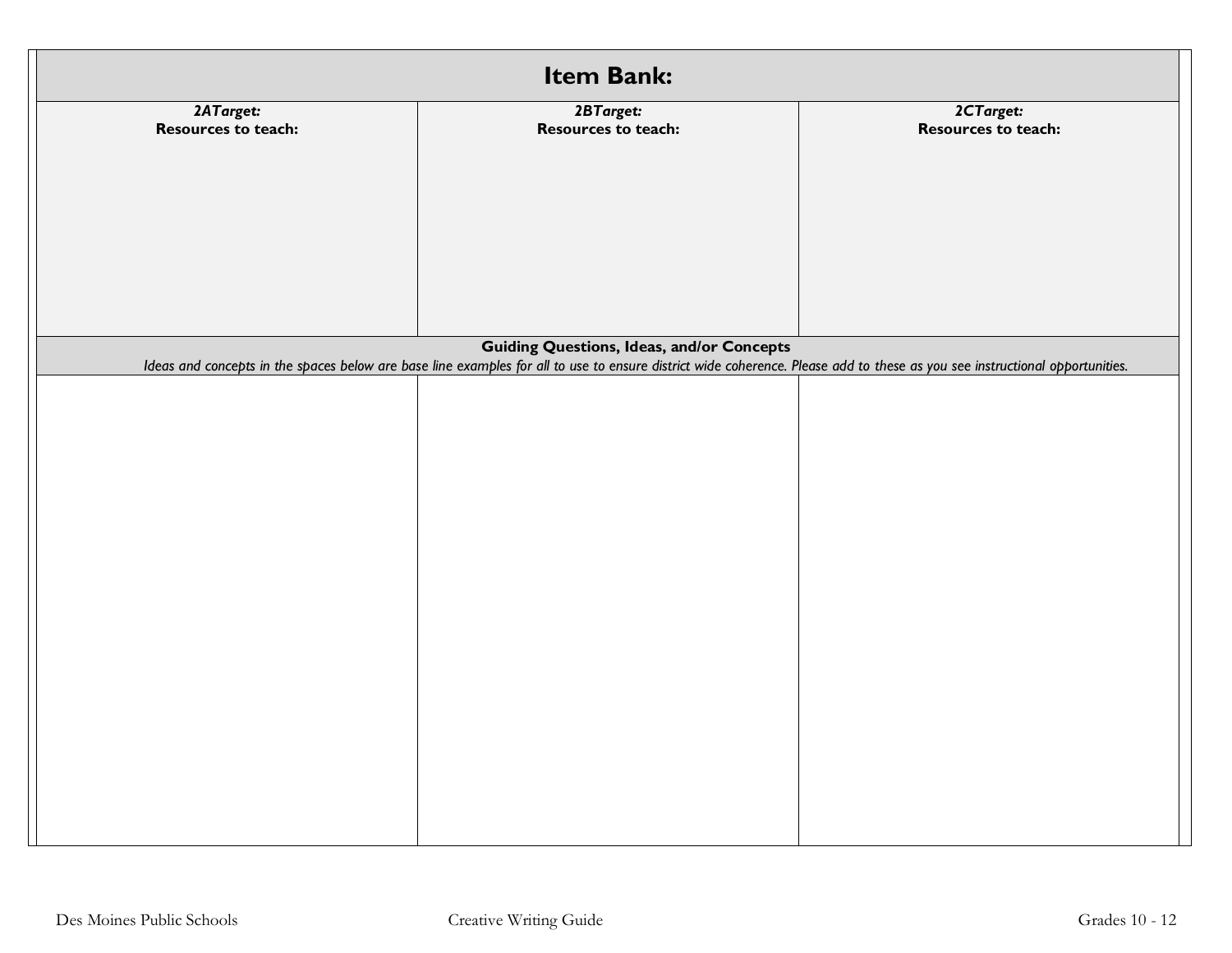## **Topic 3: Analyzing Author's Craft**

Topic Narrative/Overview: In this topic, students engage with mentor texts that demonstrates a style or aesthetic that students can emulate or see in practice, a writing technique or *genre that students can emulate or see in practice, or explores a theme, topic, or question (showing students how to write about real world questions - example: the intersections of identity; dating life for women versus men; generational trauma).* 

| <b>Topic</b>                                             | <b>Achieving Grade Level (AT)</b>                                                                                                                                                                                                                                                                                                                                                                                                                                                                                                                                                                                                                                                                                                                                                                                                                                    |
|----------------------------------------------------------|----------------------------------------------------------------------------------------------------------------------------------------------------------------------------------------------------------------------------------------------------------------------------------------------------------------------------------------------------------------------------------------------------------------------------------------------------------------------------------------------------------------------------------------------------------------------------------------------------------------------------------------------------------------------------------------------------------------------------------------------------------------------------------------------------------------------------------------------------------------------|
| When collecting evidence<br>related to the 3, it will be | The Level 3 Targets are the grade level expectation for students in all classes. These are directly related to State of lowa standards.<br>Success Criteria (listed below the target) should be clarified/revised by the building level PLC as they collaborate to unpack the Level 3 targets.                                                                                                                                                                                                                                                                                                                                                                                                                                                                                                                                                                       |
| recorded in these topics<br>in Infinite Campus.          | <b>Guiding Question to complete this process:</b><br>Nhat are the essential pieces of knowledge students need to have to show progression towards the grade level standard/expectation (level 3)?                                                                                                                                                                                                                                                                                                                                                                                                                                                                                                                                                                                                                                                                    |
|                                                          | LT3A- Analyze the impact of the author's choices regarding how to develop and relate elements of a story or drama (for example,<br>where a story is set, how the action is ordered, how the characters are introduced and developed)<br>Learning that shows evidence of progressing towards grade-level learning target:<br>$\Box$ Describe the specific story/literary elements in a text.<br>$\Box$ Describe how the author use the elements.<br>$\Box$ Infer how one element develops another story element (e.g., how setting affects characterization, how characterization affects theme, or how<br>setting affects plot).<br>$\Box$ Cite relevant textual evidence to support analysis                                                                                                                                                                        |
| Analyzing<br><b>Author's Craft</b>                       | LT3B- Analyze how an author's choices concerning how to structure specific parts of a text (for example, the choice of where to<br>begin or end a story, the choice to provide a comedic or tragic resolution) contribute to its overall structure and meaning as well as<br>its aesthetic impact<br>Learning that shows evidence of progressing towards grade-level learning target:<br>$\Box$ Determine whether the text is told in chronological order or another structure.<br>Analyze how the author uses specific parts of the text to create an effect in a text.<br>$\Box$<br>Justify how the author's choice regarding structure affects the meaning of the text. (e.g. whether the author chooses to use chronological or<br>disjointed order, what is the nature of the ending of the story)<br>$\Box$ Cite relevant textual evidence to support analysis |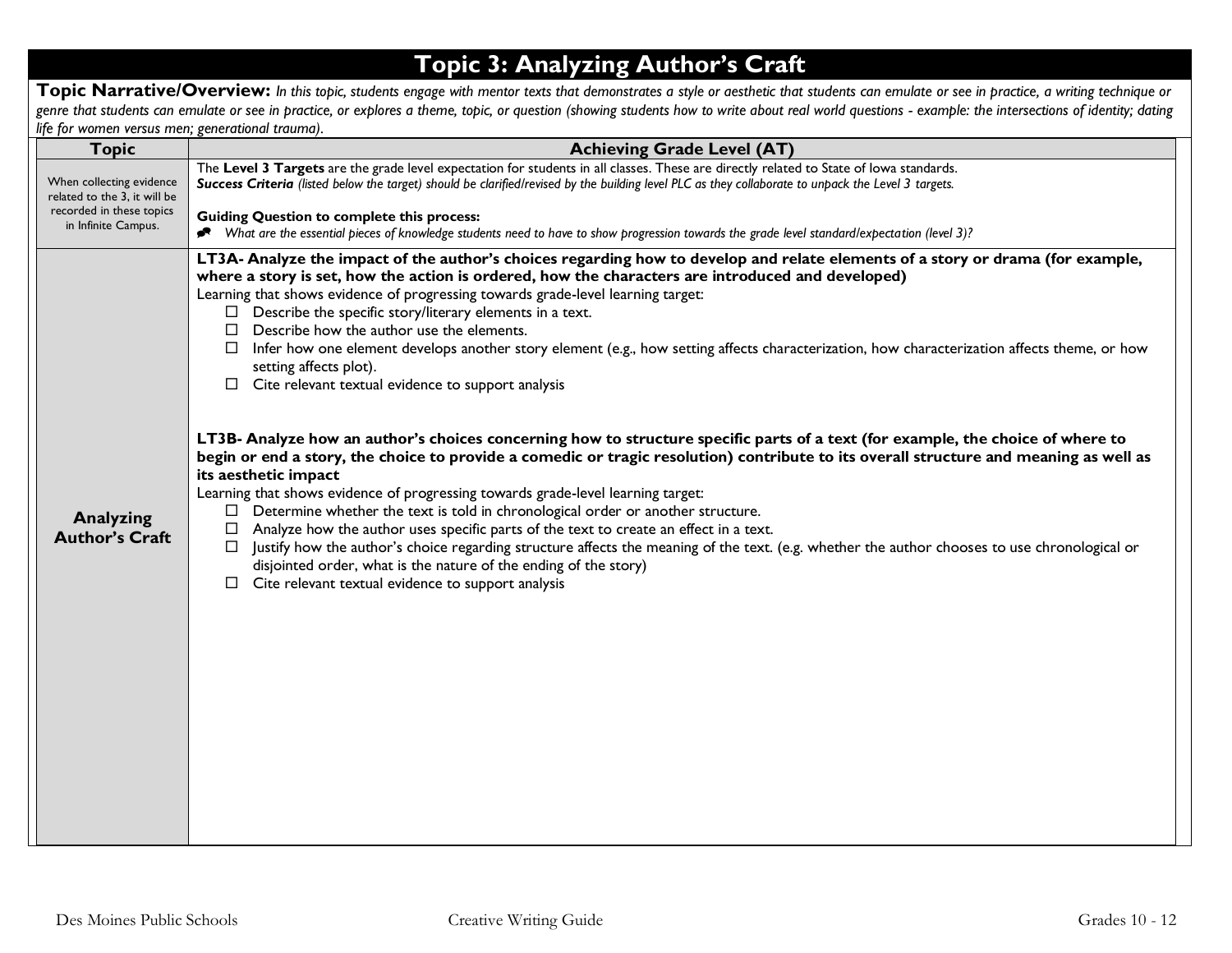| Item Bank:          |                                                                                                                                                                             |                     |  |  |
|---------------------|-----------------------------------------------------------------------------------------------------------------------------------------------------------------------------|---------------------|--|--|
| 3ATarget:           | 3BTarget:                                                                                                                                                                   | Target:             |  |  |
| Resources to teach: | Resources to teach:                                                                                                                                                         | Resources to teach: |  |  |
|                     |                                                                                                                                                                             |                     |  |  |
|                     |                                                                                                                                                                             |                     |  |  |
|                     |                                                                                                                                                                             |                     |  |  |
|                     |                                                                                                                                                                             |                     |  |  |
|                     |                                                                                                                                                                             |                     |  |  |
|                     | <b>Guiding Questions, Ideas, and/or Concepts</b>                                                                                                                            |                     |  |  |
|                     | Ideas and concepts in the spaces below are base line examples for all to use to ensure district wide coherence. Please add to these as you see instructional opportunities. |                     |  |  |
|                     |                                                                                                                                                                             |                     |  |  |
|                     |                                                                                                                                                                             |                     |  |  |
|                     |                                                                                                                                                                             |                     |  |  |
|                     |                                                                                                                                                                             |                     |  |  |
|                     |                                                                                                                                                                             |                     |  |  |
|                     |                                                                                                                                                                             |                     |  |  |
|                     |                                                                                                                                                                             |                     |  |  |
|                     |                                                                                                                                                                             |                     |  |  |
|                     |                                                                                                                                                                             |                     |  |  |
|                     |                                                                                                                                                                             |                     |  |  |
|                     |                                                                                                                                                                             |                     |  |  |
|                     |                                                                                                                                                                             |                     |  |  |
|                     |                                                                                                                                                                             |                     |  |  |
|                     |                                                                                                                                                                             |                     |  |  |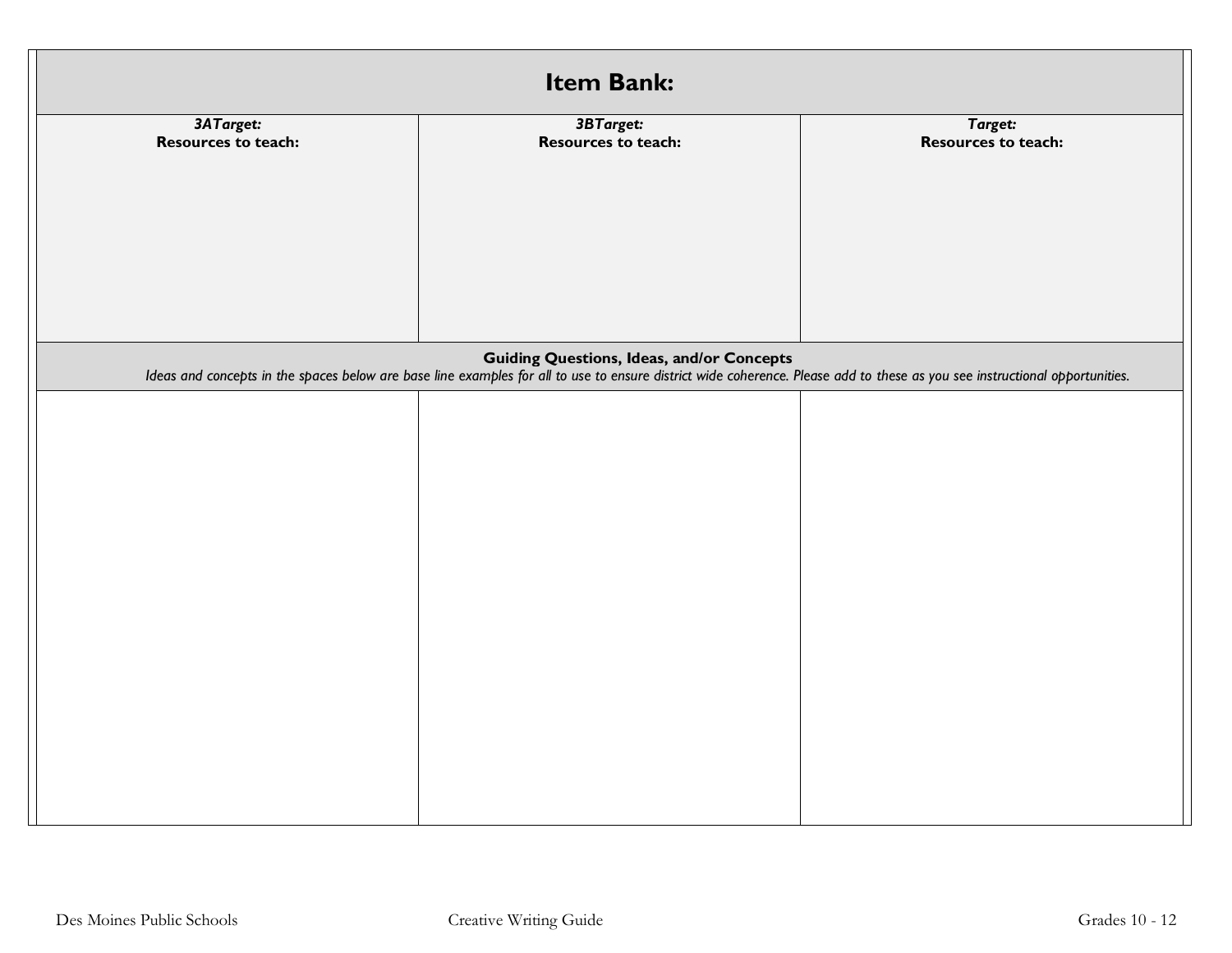# **Topic 4: Analyzing Complex Language**

Topic Narrative/Overview: In this topic, students engage with mentor texts that demonstrates a style or aesthetic that students can emulate or see in practice, a writing technique or *genre that students can emulate or see in practice, or explores a theme, topic, or question (showing students how to write about real world questions - example: the intersections of identity; dating life for women versus men; generational trauma).* 

| <b>Topic</b>                                                                                                | <b>Achieving Grade Level (AT)</b>                                                                                                                                                                                                                                                                                                                                                                                                                                                                                                                                  |
|-------------------------------------------------------------------------------------------------------------|--------------------------------------------------------------------------------------------------------------------------------------------------------------------------------------------------------------------------------------------------------------------------------------------------------------------------------------------------------------------------------------------------------------------------------------------------------------------------------------------------------------------------------------------------------------------|
| When collecting evidence<br>related to the 3, it will be<br>recorded in these topics<br>in Infinite Campus. | The Level 3 Targets are the grade level expectation for students in all classes. These are directly related to State of lowa standards.<br>Success Criteria (listed below the target) should be clarified/revised by the building level PLC as they collaborate to unpack the Level 3 targets.<br><b>Guiding Question to complete this process:</b><br>* What are the essential pieces of knowledge students need to have to show progression towards the grade level standard/expectation (level 3)?                                                              |
|                                                                                                             | LT4A- Analyze the impact of specific word choices on meaning and tone in a text, including words with multiple meanings or<br>language that is particularly fresh, engaging, or beautiful<br>Learning that shows evidence of progressing towards grade-level learning target:<br>$\Box$ Identify words of artistic value<br>Justify why a specific word choice better communicates meaning and tone (as opposed to using a synonym)<br>$\Box$ Cite relevant textual evidence to support analysis                                                                   |
|                                                                                                             | LT4B- Analyze the role of figures of speech (for example, hyperbole, paradox) in a text<br>Learning that shows evidence of progressing towards grade-level learning target:<br>$\Box$ Identify specific examples of figures of speech<br>$\Box$ Analyze how examples shape the meaning of text<br>$\Box$ Cite relevant textual evidence to support analysis                                                                                                                                                                                                        |
| <b>Analyzing</b><br><b>Complex</b><br>Language                                                              | LT4C- Analyze nuances in the connotations/meanings of words with similar denotations/definitions in a text<br>Learning that shows evidence of progressing towards grade-level learning target:<br>$\Box$ Define connotation and denotation.<br>Identify tone of the text.<br>$\Box$<br>$\Box$ Identify the connotations and denotations of a given word.<br>$\Box$ Identify the meaning of the text.<br>Identify specific words that impact meaning and tone in a text.<br>$\Box$                                                                                  |
|                                                                                                             | LT4D- Analyze the point of view in a text where distinguishing what is directly stated from what is really meant is required (satire,<br>sarcasm, irony, or understatement)<br>Learning that shows evidence of progressing towards grade-level learning target:<br>$\Box$ Identify specific examples of complex perspectives<br>$\Box$ Analyze how examples from the text relate to a certain perspective and shape the meaning of a text<br>$\Box$ Determine the meaning conveyed by the perspective<br>$\Box$ Cite relevant textual evidence to support analysis |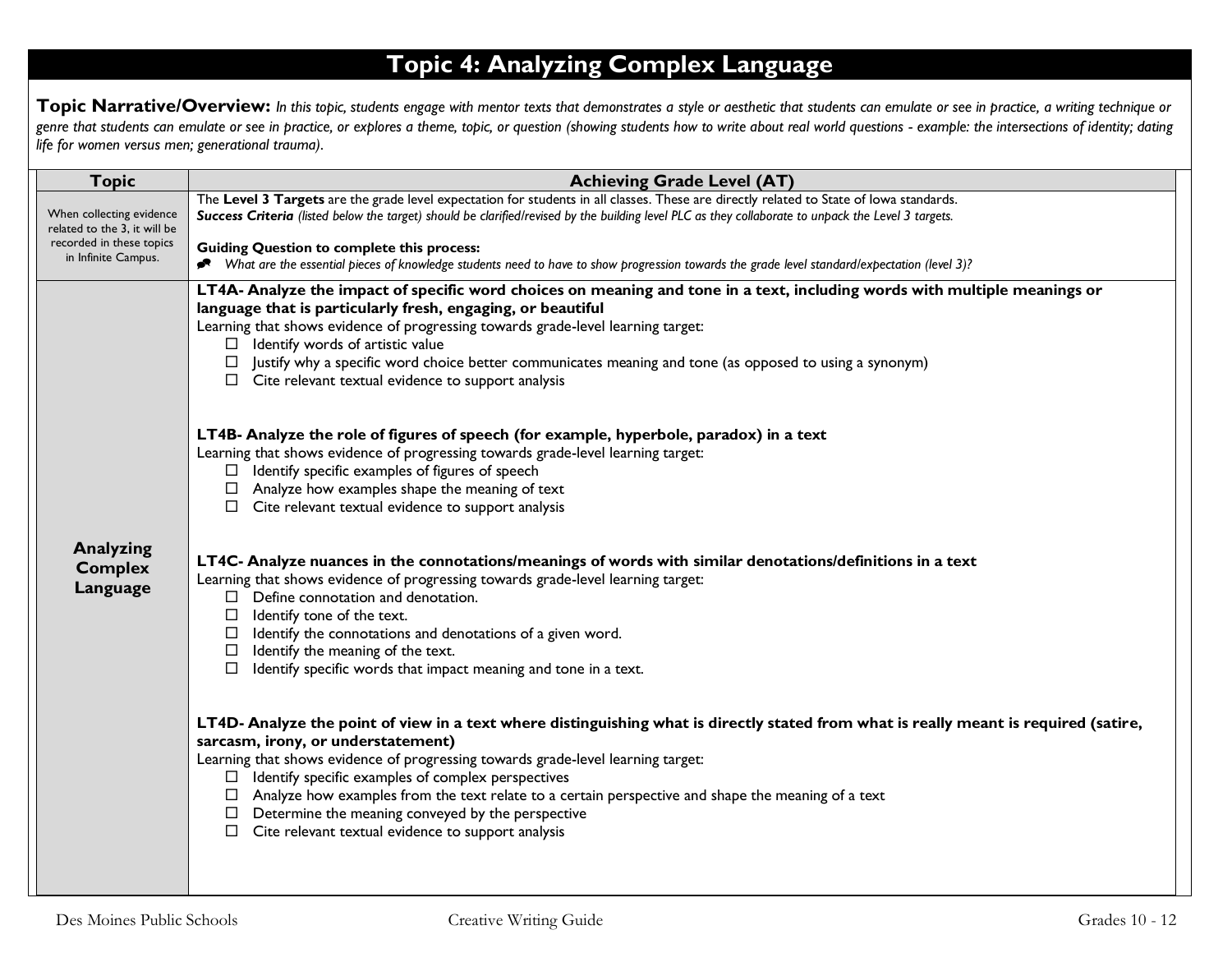| <b>Item Bank:</b>          |                                                                                                                                                                             |                                                  |                            |  |
|----------------------------|-----------------------------------------------------------------------------------------------------------------------------------------------------------------------------|--------------------------------------------------|----------------------------|--|
| 4ATarget:                  | 4CTarget:                                                                                                                                                                   | 4DTarget:                                        |                            |  |
| <b>Resources to teach:</b> | <b>Resources to teach:</b>                                                                                                                                                  | <b>Resources to teach:</b>                       | <b>Resources to teach:</b> |  |
|                            |                                                                                                                                                                             |                                                  |                            |  |
|                            |                                                                                                                                                                             |                                                  |                            |  |
|                            |                                                                                                                                                                             |                                                  |                            |  |
|                            |                                                                                                                                                                             |                                                  |                            |  |
|                            |                                                                                                                                                                             |                                                  |                            |  |
|                            |                                                                                                                                                                             |                                                  |                            |  |
|                            |                                                                                                                                                                             |                                                  |                            |  |
|                            | Ideas and concepts in the spaces below are base line examples for all to use to ensure district wide coherence. Please add to these as you see instructional opportunities. | <b>Guiding Questions, Ideas, and/or Concepts</b> |                            |  |
|                            |                                                                                                                                                                             |                                                  |                            |  |
|                            |                                                                                                                                                                             |                                                  |                            |  |
|                            |                                                                                                                                                                             |                                                  |                            |  |
|                            |                                                                                                                                                                             |                                                  |                            |  |
|                            |                                                                                                                                                                             |                                                  |                            |  |
|                            |                                                                                                                                                                             |                                                  |                            |  |
|                            |                                                                                                                                                                             |                                                  |                            |  |
|                            |                                                                                                                                                                             |                                                  |                            |  |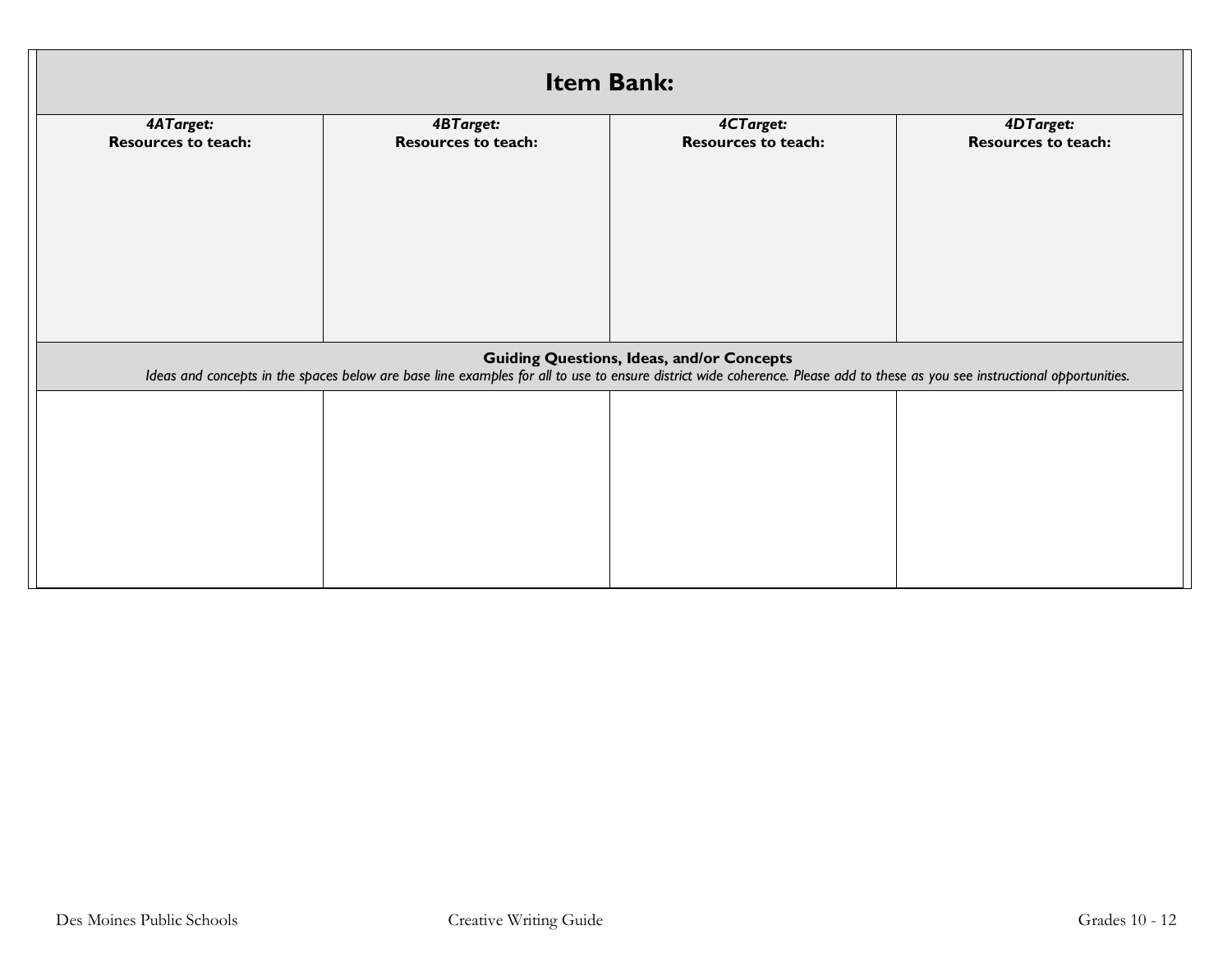# **Topic 5: Collaborating in Discussions**

**Topic Narrative/Overview:** *In this topic, students initiate and engage effectively in a range of collaborative discussions with diverse partners on topics and texts, building on others' ideas and expressing their own clearly and persuasively.*

| <b>Topic</b>                                                                         | <b>Achieving Grade Level (AT)</b>                                                                                                                                                                                                       |
|--------------------------------------------------------------------------------------|-----------------------------------------------------------------------------------------------------------------------------------------------------------------------------------------------------------------------------------------|
| When collecting evidence<br>related to the 3, it will be<br>recorded in these topics | The Level 3 Targets are the grade level expectation for students in all classes. Success Criteria (listed below the target) should be clarified/revised by the building level PLC as<br>they collaborate to unpack the Level 3 targets. |
| in Infinite Campus.                                                                  | <b>Guiding Question to complete this process:</b><br>Nhat are the essential pieces of knowledge students need to have to show progression towards the grade-level standard/expectation (level 3)?                                       |
|                                                                                      | LT5A- Come to discussions prepared                                                                                                                                                                                                      |
|                                                                                      | Learning that shows evidence of progressing towards grade-level learning target:<br>$\Box$ Read or engage with required/assigned text                                                                                                   |
|                                                                                      | $\Box$ Draw on evidence from the text to stimulate a thoughtful exchange of ideas                                                                                                                                                       |
|                                                                                      |                                                                                                                                                                                                                                         |
|                                                                                      | LT5B- Propel conversations by posing and responding to questions that probe reasoning and evidence                                                                                                                                      |
|                                                                                      | Learning that shows evidence of progressing towards grade-level learning target:                                                                                                                                                        |
|                                                                                      | $\Box$ Ask questions to clarify, verify, or challenge ideas and conclusions<br>$\Box$ Promote divergent and creative perspectives                                                                                                       |
|                                                                                      |                                                                                                                                                                                                                                         |
|                                                                                      | LT5C- Respond thoughtfully to diverse perspectives                                                                                                                                                                                      |
|                                                                                      | Learning that shows evidence of progressing towards grade-level learning target:                                                                                                                                                        |
|                                                                                      | $\Box$ Synthesize comments/claims/evidence from opposing viewpoints<br>$\Box$ Resolve contradictions when possible                                                                                                                      |
| <b>Collaborating in</b>                                                              | $\Box$ Determine what information is required for self-reflection or to complete the task                                                                                                                                               |
| <b>Discussions</b>                                                                   |                                                                                                                                                                                                                                         |
|                                                                                      |                                                                                                                                                                                                                                         |
|                                                                                      |                                                                                                                                                                                                                                         |
|                                                                                      |                                                                                                                                                                                                                                         |
|                                                                                      |                                                                                                                                                                                                                                         |
|                                                                                      |                                                                                                                                                                                                                                         |
|                                                                                      |                                                                                                                                                                                                                                         |
|                                                                                      |                                                                                                                                                                                                                                         |
|                                                                                      |                                                                                                                                                                                                                                         |
|                                                                                      |                                                                                                                                                                                                                                         |
|                                                                                      |                                                                                                                                                                                                                                         |
|                                                                                      |                                                                                                                                                                                                                                         |